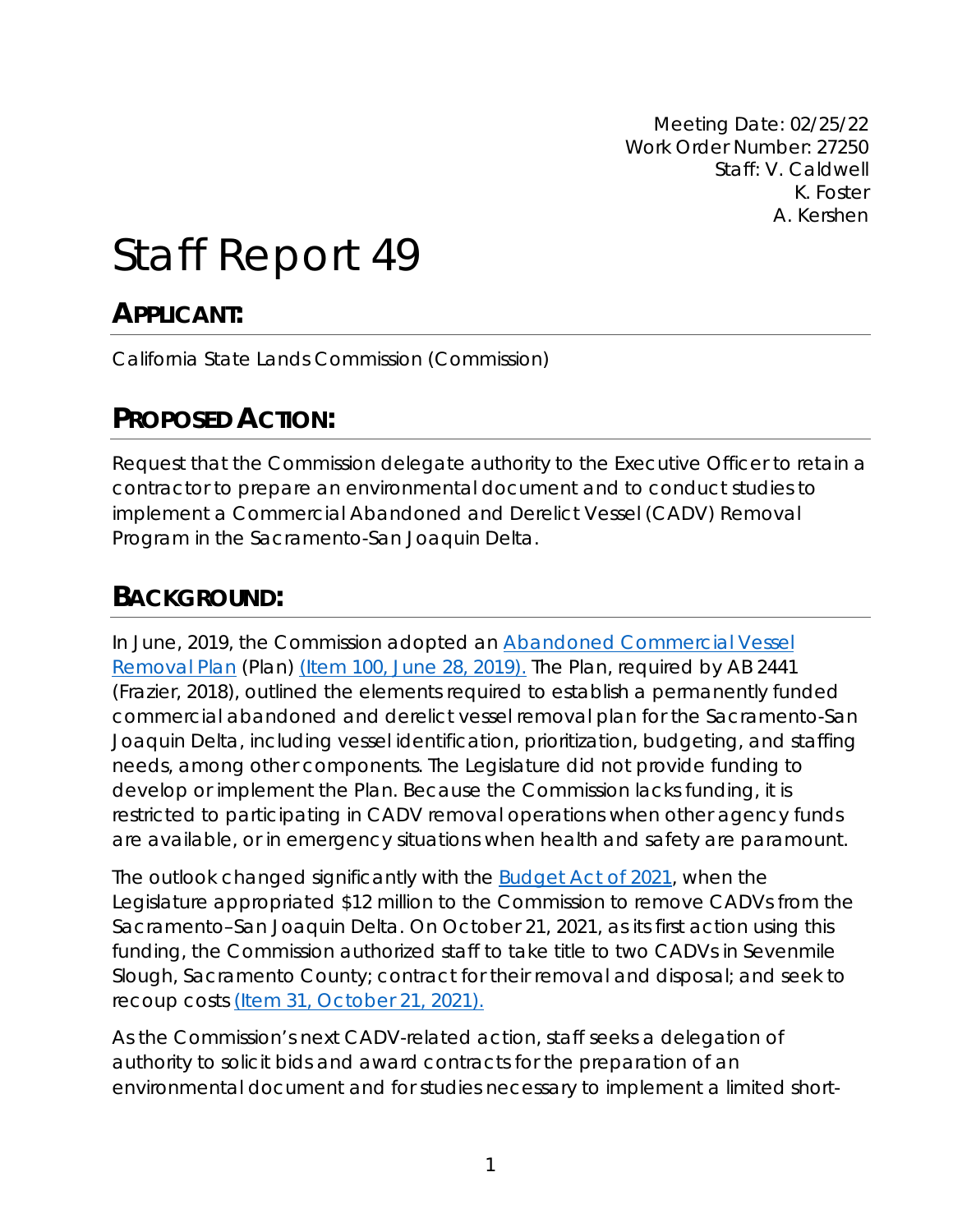term Abandoned and Derelict Vessel Removal Program for commercial vessels in the Sacramento-San Joaquin Delta based on the 2019 Plan. Staff hopes that the Program will serve as a model of success on which a permanent, broader regional or statewide program could be built, dependent on additional funding.

The 2019 Plan assessed a broad five-county region of the Delta pursuant to statutory direction (Pub. Resources Code § 6302.2). Staff proposes to focus the CADV Program on state waterways (where the Commission has jurisdiction) in what is known as the legal Delta [\(California Water Code section 12220\)](https://leginfo.legislature.ca.gov/faces/codes_displayText.xhtml?lawCode=WAT&division=6.&title=&part=4.5.&chapter=2.&article=), an area that extends from the I-Street Bridge in Sacramento on the north, to upstream of the confluence of the San Joaquin River and Old River on the south, and to the confluence of the Sacramento River and San Joaquin River on the west. Consistent with the \$12 million appropriation, the Program will focus on commercial, not recreational vessels. Abandoned recreational vessel removal and disposal activities have a funding source through the California Department of Boating and Waterways, while abandoned commercial vessel removal does not. In some situations, however, staff may find it in the state's best interest to remove a noncommercial vessel.

The Commission has already achieved some success with this funding in addressing CADVs in the Delta. On January 12, 2022, a CADV previously authorized for removal, the tug Valiant, an abandoned WWII-era steel tugboat, broke free from its mooring and began drifting in the San Joaquin River navigation channel. An incident command team, comprised of staff members with extensive abandoned vessel removal-related experience from the Commission, Sacramento and San Joaquin County Sheriff's Offices, California Department of Fish and Wildlife Office of Spill Prevention and Response, U.S. Coast Guard, U.S. Army Corps of Engineers, and U.S. Environmental Protection Agency, was set up to quickly and effectively coordinate on stabilizing, removing, and demolishing the vessel.

A U.S. Army Corps of Engineers vessel secured the Valiant and towed it to Mare Island in Vallejo, where approximately 2,500 gallons of fuel and oil were removed while the Valiant was still floating. The Valiant was safely removed from the water on January 15, 2022, and on February 2, 2022, was sent to the scrap yard for final disposal. The agency partners then abated the remaining hazardous substances. The Commission will pay approximately \$100,000 of the total abatement costs for the Valiant.

# **PROGRAM DESCRIPTION:**

Staff proposes to first implement foundational elements of the 2019 CADV Plan to focus the CADV Program and ensure public and agency engagement before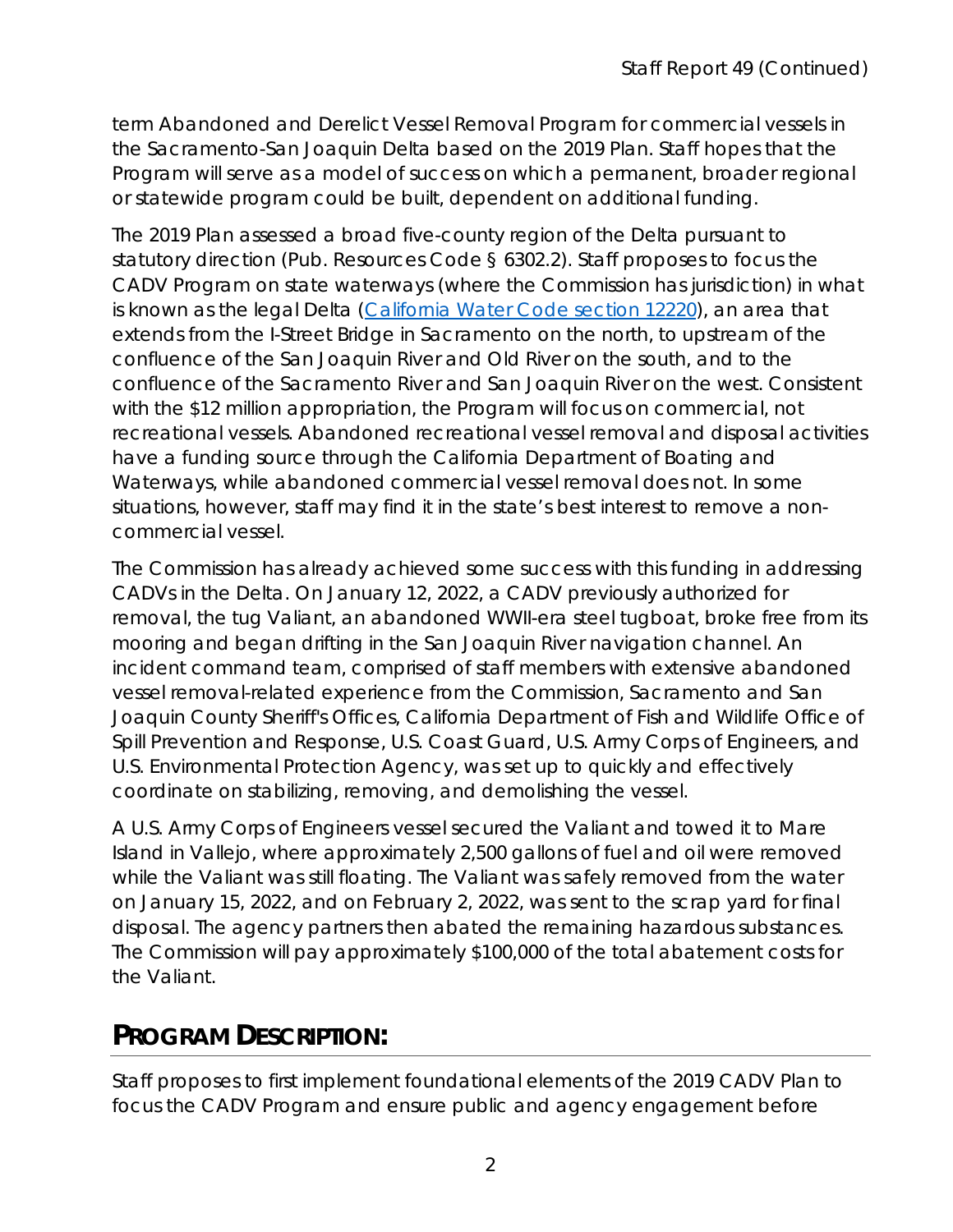systematic removal operations begin. These elements include: a California Environmental Quality Act (CEQA) analysis to assess potential environmental impacts in the Delta associated with CADV abatement activities; studies, including a survey to locate and assess the current inventory of CADVs in state waterways in the Delta; and vessel prioritization to leverage the limited funding and Commission and agency partner resources for the greatest public benefit. Tribal Consultation and Environmental Justice outreach and engagement will also be an integral part of both the planning for, and implementation of, the CADV Program.

### **CEQA:**

Commission staff would select a contractor and coordinate the preparation of a programmatic CEQA document. Because future vessel removals are unknown at this time, but the general geographic area and overall nature of possible removal methods are known, the document will identify and evaluate potential environmental effects at a "program" level, consistent with State CEQA Guidelines section 15168. The document will present a high-level analysis examining the environmental setting and current conditions that exist in the Delta, including the diversity of habitats and species, potential presence of cultural or historic resources, water quality, geology, and other issues, as well as the varied CADVs and potential removal and disposal methods. Staff believes that a programmatic level analysis will be appropriate to launch the CADV Program; future individual removals would be examined in light of the program level document to determine if additional CEQA analysis is required once specific vessels or locations are targeted for abatement.

#### **STUDIES:**

A contractor would be selected to conduct studies, including a survey to identify the number and location of CADVs in state waterways in the Delta and "groundtruth" existing GIS data. Among other tasks, the survey will pinpoint the locations, CADV physical characteristics (length, type, hull material, etc.), current condition (floating, sunk, visible hazardous materials, etc.), and any other relevant site conditions or physical factors that would assist with CADV removal prioritization. The contractor will attempt to gather identifying information, such as vessel name or registration number, that can be used to locate owners or responsible parties for removal notification and cost recovery. The survey would use, as a starting point, the Commission's existing GIS database of CADVs, partly developed from 2017 aerial reconnaissance by the California Department of Fish and Wildlife's Office of Spill Prevention and Response. The survey may be contracted separately or in conjunction with the CEQA contract.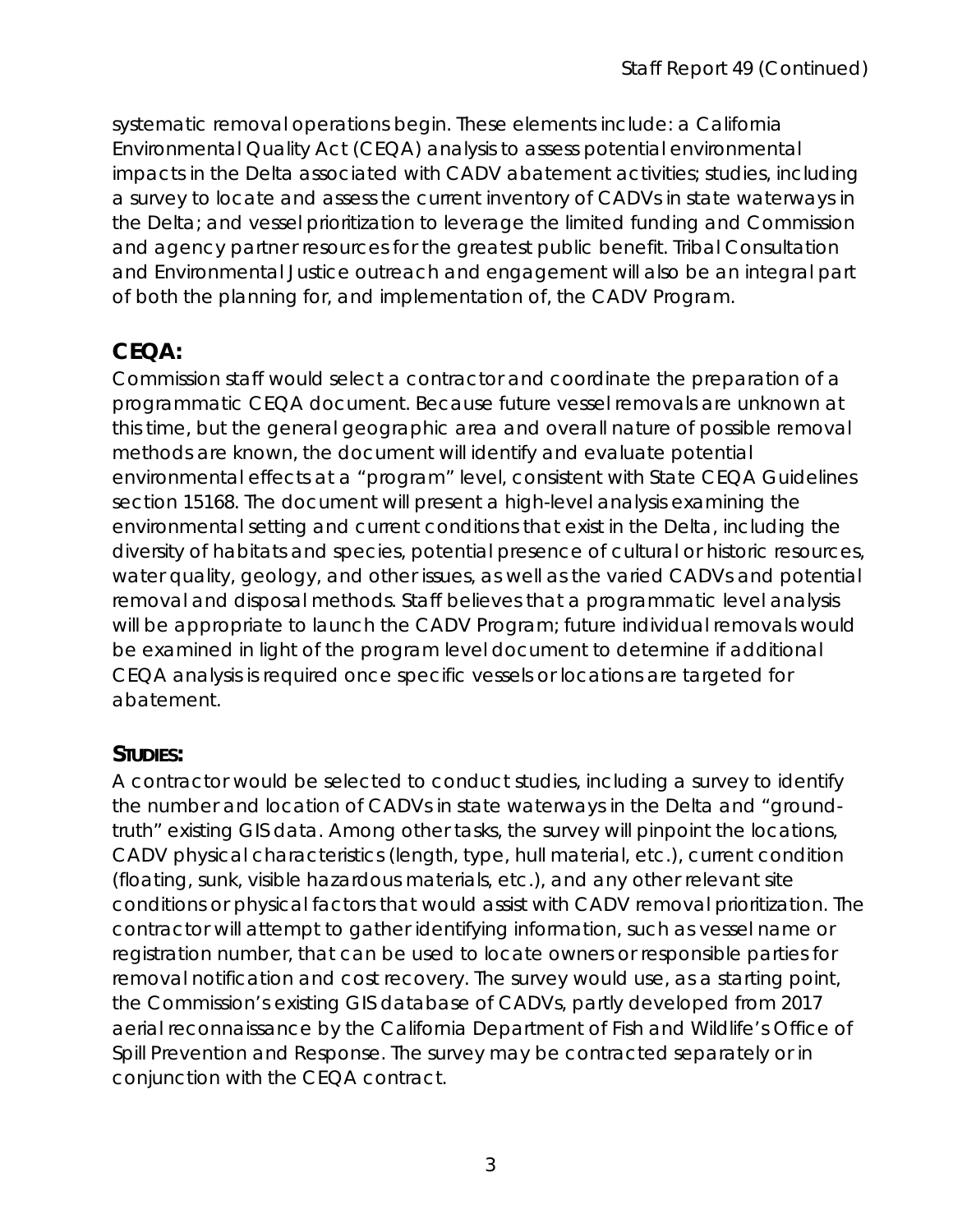#### **PRIORITIZATION:**

Following the survey, the contractor, in consultation with Commission staff and partner agencies, will prioritize CADVs and CADV sites for abatement. Prioritization will be based on the criteria developed for and described in the 2019 CADV Plan. This will focus removal on the most environmentally hazardous CADVs or those that pose the greatest danger to the public and to navigation. Economies of scale, where mobilization, equipment, and disposal cost savings can be realized, will also be considered for CADV clusters. An example is a location known as the Skarry debris site at Sevenmile Slough in Sacramento County where multiple CADVs exist, both floating and sunk. Environmental Justice considerations and Tribal Consultation will be incorporated into prioritization, consistent with the Commission's Environmental Justice and Tribal Consultation Policies. Staff will make the final prioritization decisions, subject to Commission approval, based on all the input discussed. Information and recommendations from contractors will be central to informing those decisions.

Staff anticipates contracting for the CADV Program elements described above in the first quarter of 2022, with the survey, prioritization, and CEQA analysis expected to be completed by early 2023. Staff will then develop an abatement schedule for targeted CADVs and CADV clusters. The schedule will be based on prioritization, partner-agency consultation, additional environmental analysis and permitting (as required), in-water work windows, legal process, staff and contractor capacity, environmental justice and tribal considerations, and available funding. The abatement schedule may be revised periodically if vessel prioritization and funding changes occur.

Legal due process noticing for the first targeted CADVs would begin following survey, prioritization, and CEQA analysis completion in early 2023, with abatement actions starting shortly thereafter. Staff expects the CADV Program to continue for approximately 3-5 years until the one-time budget allocation is spent.

If the Commission authorizes the requested delegation of authority, staff will return to the Commission with a recommended abatement schedule and request for authorization to begin removal actions at a later date.

# **STAFF ANALYSIS AND RECOMMENDATION:**

### **AUTHORITY:**

Public Resources Code sections 6005, 6216, 6301, 6302.1, 6302.3, and 6302.4. 6890, 6895, 6897, 6898, and 6899; Harbors & Navigation Code sections 550 and 551; Government Code sections 4526 and 19130; Public Contract Code sections 6106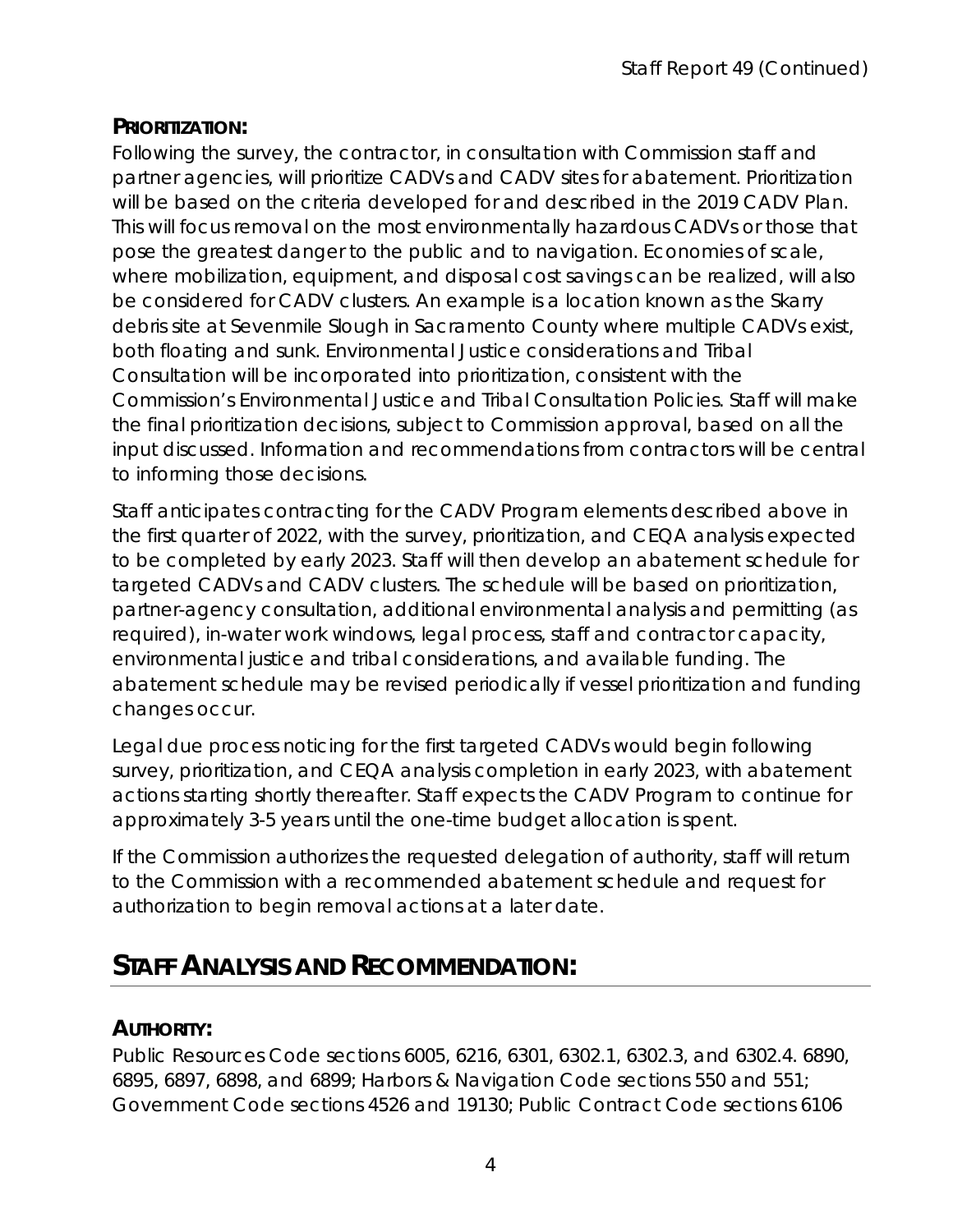and 10335; State Contracting Manual, vol. 1, ch. 11; California Code of Regulations, title 2, section 2980 et seq., and title 14, section 15045.

#### **PUBLIC TRUST AND STATE'S BEST INTERESTS:**

The proposed Program will provide a means to identify, remove, and dispose of CADVs in the Delta. CADVs are potential threats to the physical environment and public health and safety while in the water. Some CADVs contain residual fuels and oils, in some cases thousands of gallons. Antifouling paint may contain toxic levels of metals, and CADV components may contain asbestos or other hazardous substances. CADVs tend to attract dumping of trash, debris, and other vessels and may also attract human attention in the form of scavengers or thrill seekers. Finally, CADVs may pose a threat to public navigation. By eliminating sources of environmental hazards, navigational hazards, and public nuisances, the proposed CADV Program will further Public Trust interests and protect Public Trust resources and the public.

If the requested delegation of authority is approved, the stakeholder and public outreach process would include early consultation with at-risk communities identified by the latest version of Cal EnviroScreen, environmental organizations, and Tribal Governments . Staff's goal is to elicit ideas, facts, and opinions on the impacts of CADV activities and to reduce and minimize risk to Delta public trust resources. A prospective contractor would be expected to have local contacts or the ability to establish them, and expertise in organizing and managing an outreach process and meaningful engagement with stakeholders.

Contractor selection will be conducted pursuant to the requirements of the California Public Contract Code and current State policies and procedures, including those in the Commission's regulations and the State Contracting Manual and will be based on demonstrated competence and professional qualifications necessary for the satisfactory performances of the services required. The solicitation will ensure that the process is fair and open to a wide applicant pool (including small business and veterans) and that successful applicants have the best qualifications to do the work in the best interests of the State.

The CEQA analysis would evaluate potential impacts to sensitive habitat of state and federally listed species, cultural resources, air quality, and all other potentially significant impacts from proposed CADV Program activities. If the proposed CADV Program activities would cause significant impacts that could not be avoided, the document would include proposed mitigation measures to reduce impacts to the extent feasible. Before taking any subsequent actions on CADV Program implementation, the Commission would consider certifying an environmental document, and adopting a mitigation and monitoring plan as needed pursuant to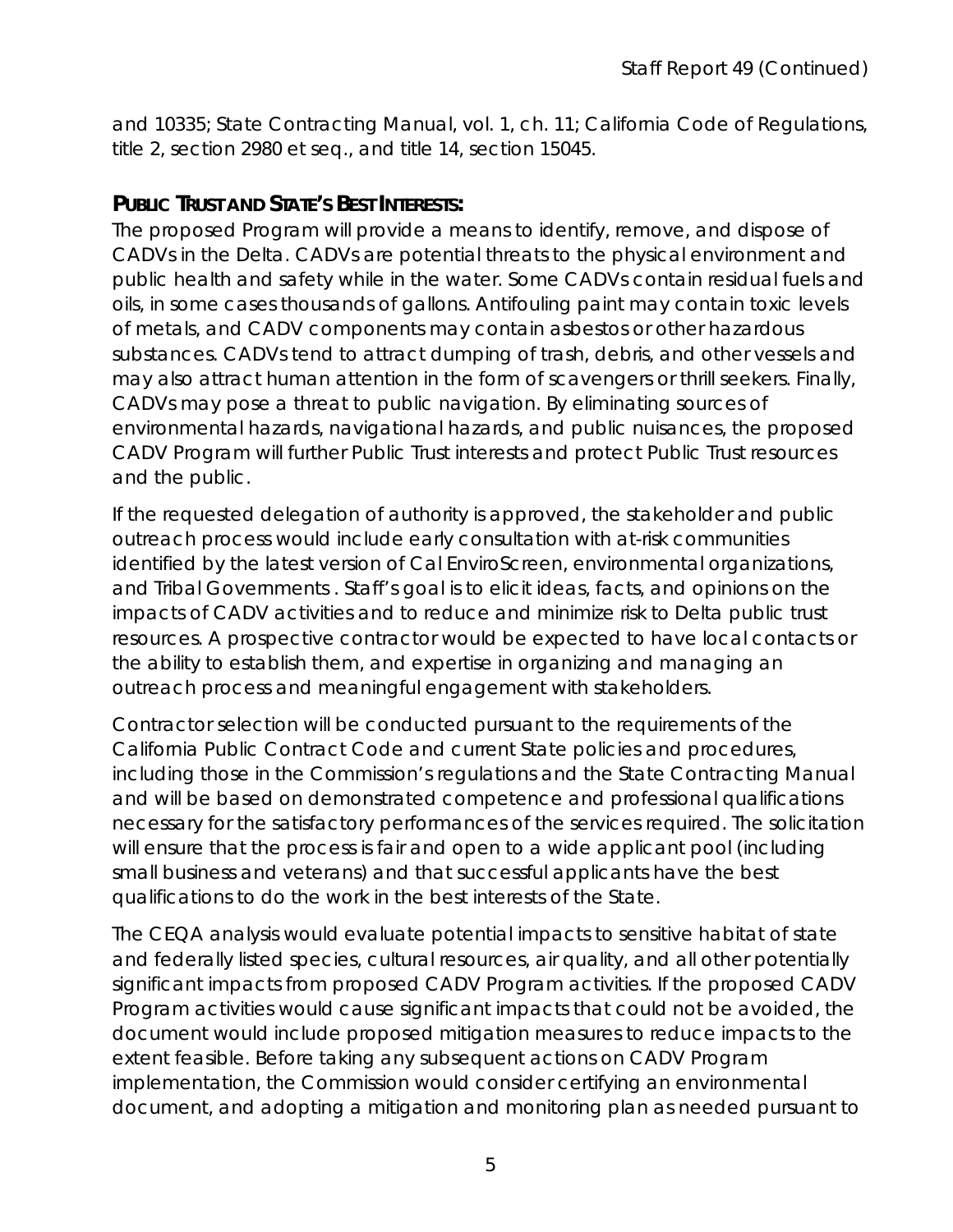CEQA (Pub. Resources Code, 21081.6) to ensure that any mitigation measures imposed to mitigate or avoid significant impacts will also be implemented.

#### **TRIBAL COORDINATION AND CONSULTATION:**

The Sacramento-San Joaquin Delta region has been inhabited by California's indigenous people for over 10,000 years, long before the Delta was formed as we know it today. Native American tribes associated with the Delta include those of Miwok, Yokuts, Ohlone, and Patwin (Wintun) affiliation. These tribes have vast, valuable knowledge of their history and practices in the Delta over time and are critical partners for ensuring protection of cultural sites and resources as the CADV program is developed and implemented. Consistent with the Commission's 2016 Tribal Consultation Policy and CEQA, staff will ensure that all geographically and culturally affiliated tribes are notified and invited to consult on a government-togovernment basis during preparation of the CEQA document and implementation of the studies and prioritization.

#### **ENVIRONMENTAL JUSTICE:**

The principles of environmental justice call for the fair treatment of all people, regardless of race, culture, national origin, or income, in the development, adoption, implementation, and enforcement of environmental laws, regulations, and policies. Environmental justice also requires meaningful and transparent engagement opportunities for all community members to represent their concerns in the decision-making process. Commission staff will proactively and meaningfully engage with environmental justice communities in the Delta to incorporate their input into the CADV Implementation Program.

#### **CONCLUSION:**

For the reasons stated above, staff believes the requested delegation of authority is consistent with the Public Trust and in the State's best interests.

### **OTHER PERTINENT INFORMATION:**

- 1. The recommended authorization is a discretionary action by the Commission. Each time the Commission approves or rejects an action related to sovereign land, it exercises legislatively delegated authority and responsibility as trustee of the State's Public Trust lands as authorized by law.
- 2. This action is consistent with the "Meeting Evolving Public Trust Needs," "Prioritizing Social, Economic, and Environmental Justice," and "Committing to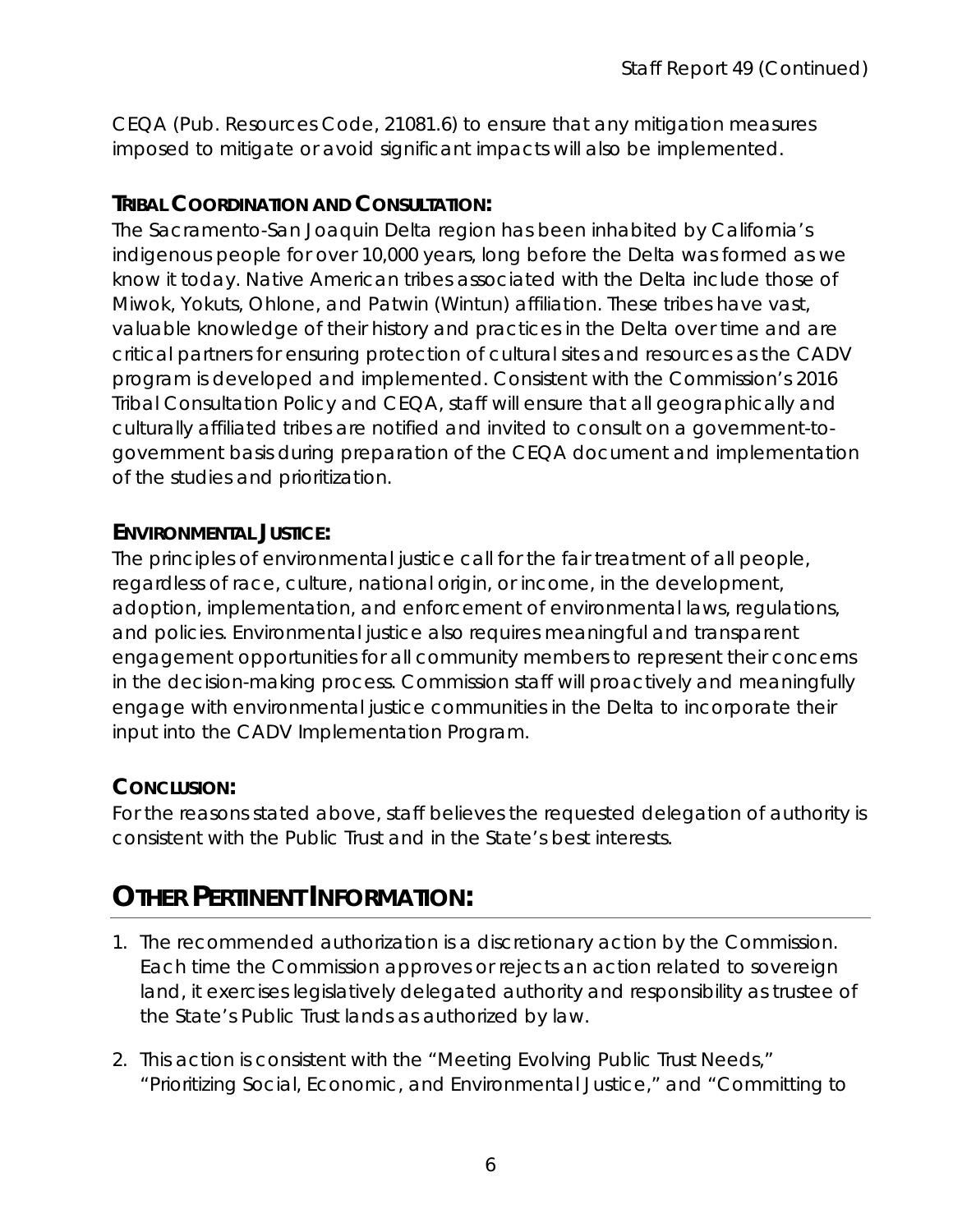Collaborative Leadership" Strategic Focus Areas of the Commission's 2021–2025 Strategic Plan.

3. Authorization to solicit proposals is not a project as defined by CEQA because it is an administrative action that will not result in direct or indirect physical changes in the environment.

Authority: Public Resources Code section 21065 and California Code of Regulations, title 14, section 15378, subdivision (b)(5).

4. Staff recommends that the Commission find that conducting studies necessary for CADV Program implementation is exempt from the requirements of CEQA as a categorically exempt project. The project is exempt under Class 6, Information Collection, (Cal. Code Regs., tit. 14, § 15306).

Authority: Public Resources Code section 21065 and California Code of Regulations, title 14, section 15306.

### **EXHIBIT:**

A. Map of Plan Area

# **RECOMMENDED ACTION:**

It is recommended that the Commission:

Authorize the Executive Officer or her designee, in accordance with applicable State contracting laws and regulations, to take all necessary actions to enter into appropriate agreements for purposes herein, including but not limited to soliciting proposals from contractors, negotiating a fair and reasonable price, and awarding and executing an agreement.

### **CEQA FINDING:**

Find that the activity is exempt from the requirements of CEQA pursuant to California Code of Regulations, title 14, section 15306 as a categorically exempt project, Class 6, Information Collection; California Code of Regulations, title 14, section 15306.

#### **PUBLIC TRUST AND STATE'S BEST INTERESTS:**

Find that the proposed action will not substantially impair the public rights to navigation and fishing or substantially interfere with Public Trust needs and values; is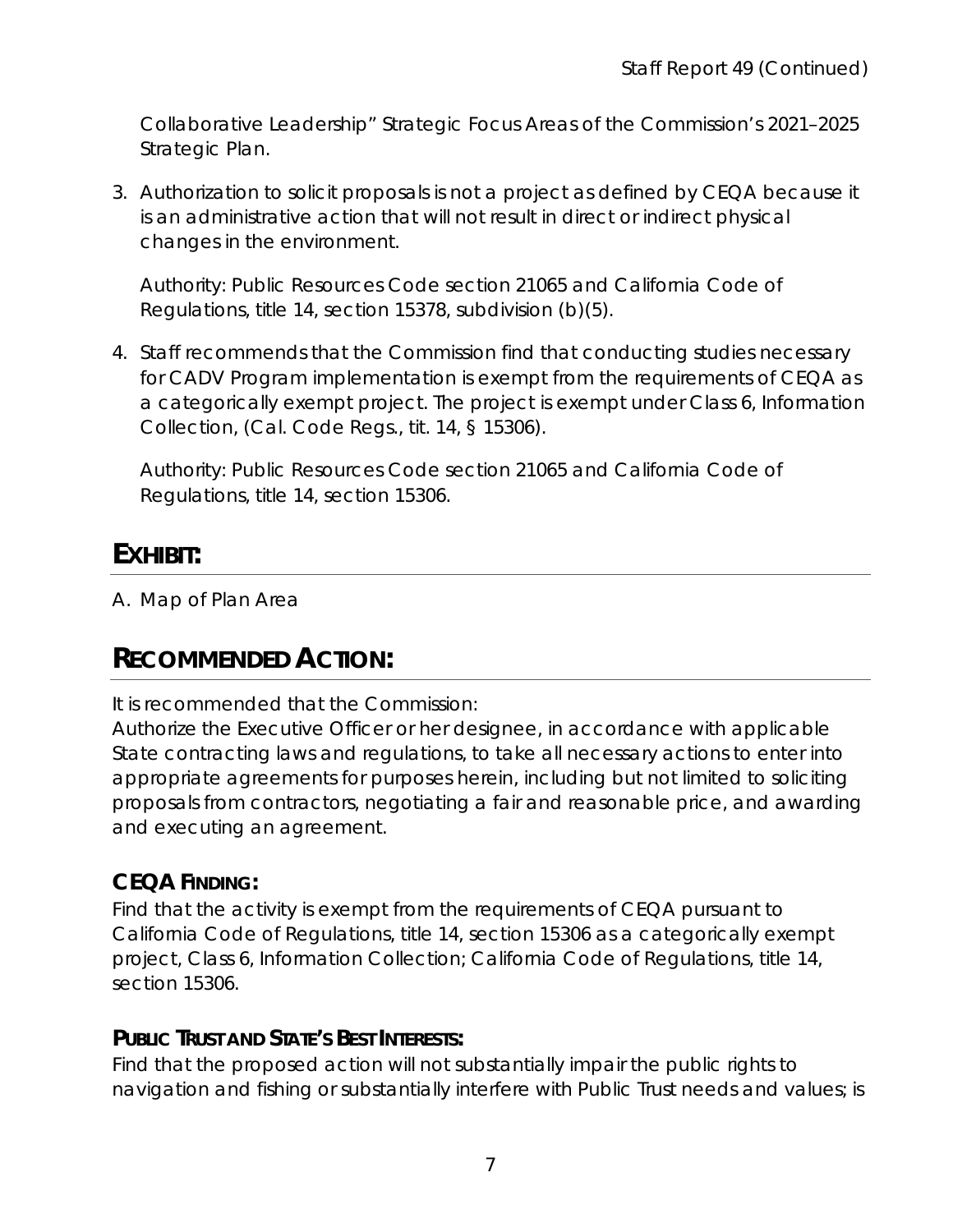consistent with the common law Public Trust Doctrine; and is in the best interests of the State.

#### **AUTHORIZATION:**

Authorize the Executive Officer or her designee to solicit Request for Offers for contractor services, negotiate fair and reasonable prices, and award and execute agreements for the preparation of an environmental document, and for studies necessary to implement the proposed CADV Program, pursuant to the requirements of the Public Contract Code and current State policies and procedures.